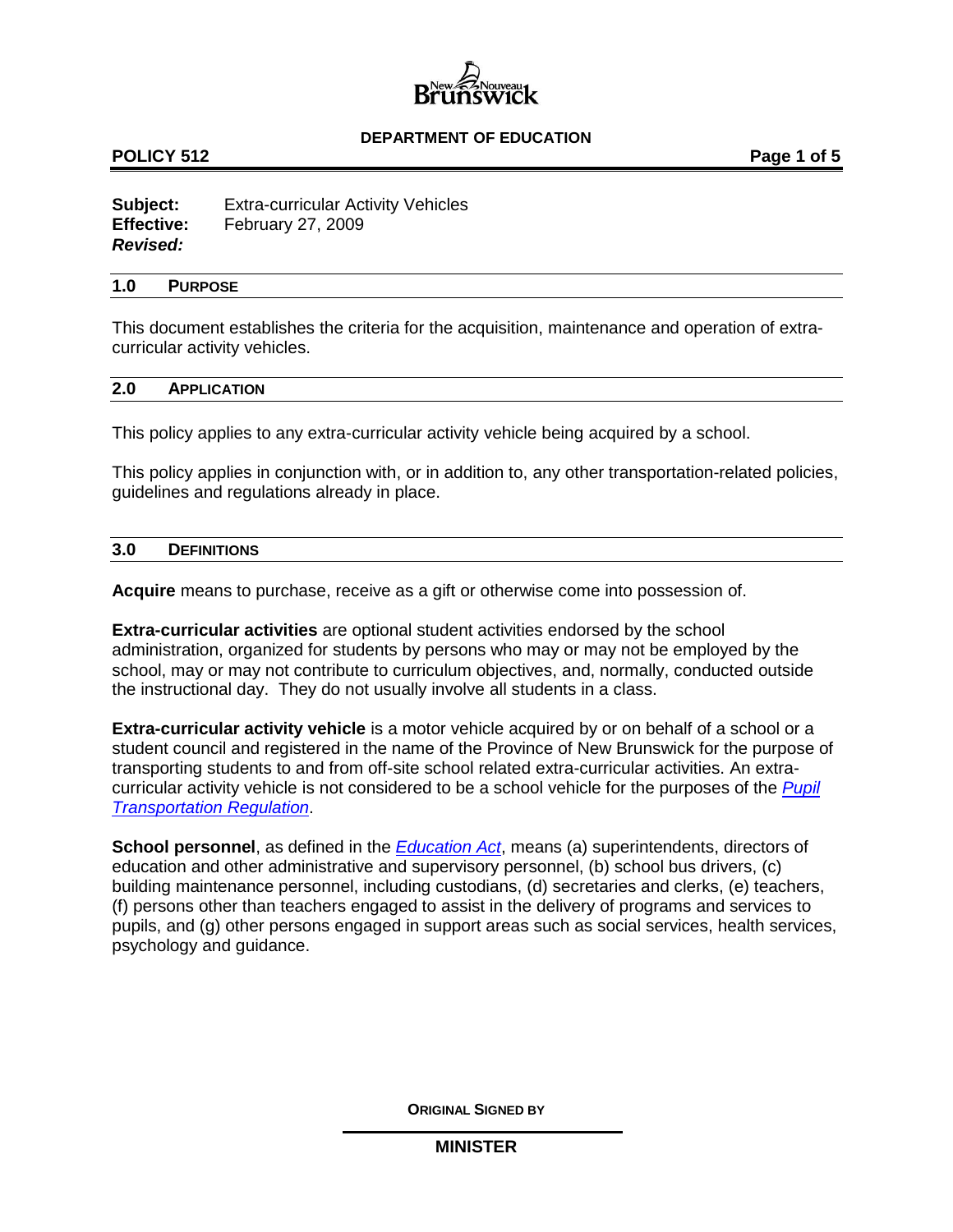## **4.0 LEGAL AUTHORITY**

## 6 The Minister

(a) shall establish educational goals and standards and service goals and standards for public education in each of the education sectors established under subsection 4(1),

[…]

(b.2) may establish provincial policies and guidelines related to public education within the scope of this Act […]

## **5.0 GOALS / PRINCIPLES**

5.1 The Department of Education is committed to ensuring students are transported to and from extra-curricular activities in as secure a manner as possible.

## **6.0 REQUIREMENTS / STANDARDS**

#### **Superintendent's responsibilities**

- 6.1 The superintendent or his/her delegate is responsible for the implementation and monitoring of this policy and [Policy 513](http://www2.gnb.ca/content/dam/gnb/Departments/ed/pdf/K12/policies-politiques/e/513A.pdf) – *Transportation to and from Off-Site School-Related Extra-Curricular Activities*.
- 6.2 The superintendent or his/her delegate shall assign overall responsibility for the extracurricular activity vehicles to one member of the school personnel. This person will be responsible for ensuring that these vehicles are registered, inspected, maintained and equipped in accordance with this policy.

#### **The acquisition of an extra-curricular activity vehicle must meet the following criteria:**

- 6.3 Prior to acquiring the vehicle, the approval of the superintendent must be received.
- 6.4 Prior to acquiring the vehicle, it must be inspected by a mechanic at a Department of Transportation (DOT) facility.
- 6.5 The newly acquired vehicle is to be registered in the name of the Province of New Brunswick.
- 6.6 When purchasing a vehicle with the capacity to carry ten or more passengers, the vehicle must meet Canadian Standards Association CAN/CSA D270-08 for multifunctional activity buses and conform to the *[Motor Vehicle Act](http://laws.gnb.ca/en/ShowPdf/cs/M-17.pdf)* and its regulations.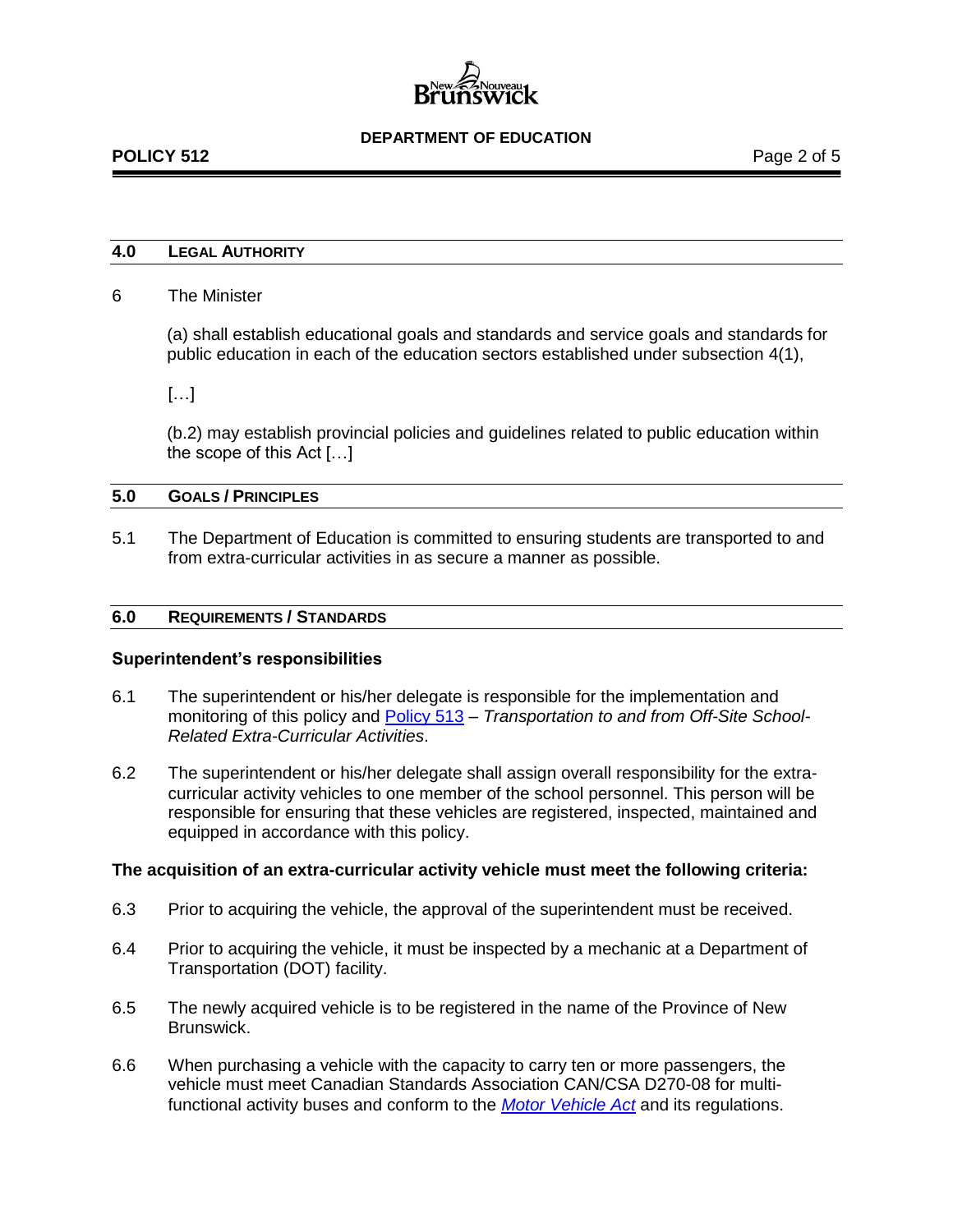- 6.7 So as not to be confused with school buses, student extra-curricular activity vehicles cannot be painted predominantly yellow. Yellow may be used for logos and trim but shall not exceed 10% of the painted surface.
- 6.8 Schools may not acquire 15-passenger vans for the purpose of transporting students.

# **Funding**

- 6.9 Leasing or borrowing funds to purchase an extra-curricular activity vehicle is not permitted.
- 6.10 A school district must not purchase or lease, or supplement the purchase of an extracurricular activity vehicle, with funds from its operating budget.
- 6.11 Where school-raised funds are used for the purpose of purchasing an extra-curricular activity vehicle, the funds shall be accounted for in the same manner as any other school-raised funds.
- 6.12 School-raised funds are required to cover costs associated with the operation and maintenance of extra-curricular activity vehicles.

# **Registration**

6.13 Where an extra-curricular activity vehicle has previously been registered to a person or an incorporated organization on behalf of a school, the owner shall either dispose of the vehicle or transfer the registration of the vehicle to the Province of New Brunswick.

### **Maintenance**

- 6.14 All regular maintenance on extra-curricular activity vehicles shall be performed at a Department of Transportation or DOT-approved facility.
- 6.15 An extra-curricular activity vehicle must undergo a motor vehicle inspection every six months.
- 6.16 All defects or mechanical problems identified must be documented in the vehicle maintenance log and reported immediately to the assigned school person as per paragraph 6.2. The vehicle must be repaired promptly by a mechanic at a Department of Transportation facility.
- 6.17 School Districts will be charged on a monthly basis for maintenance as per the established fee structure.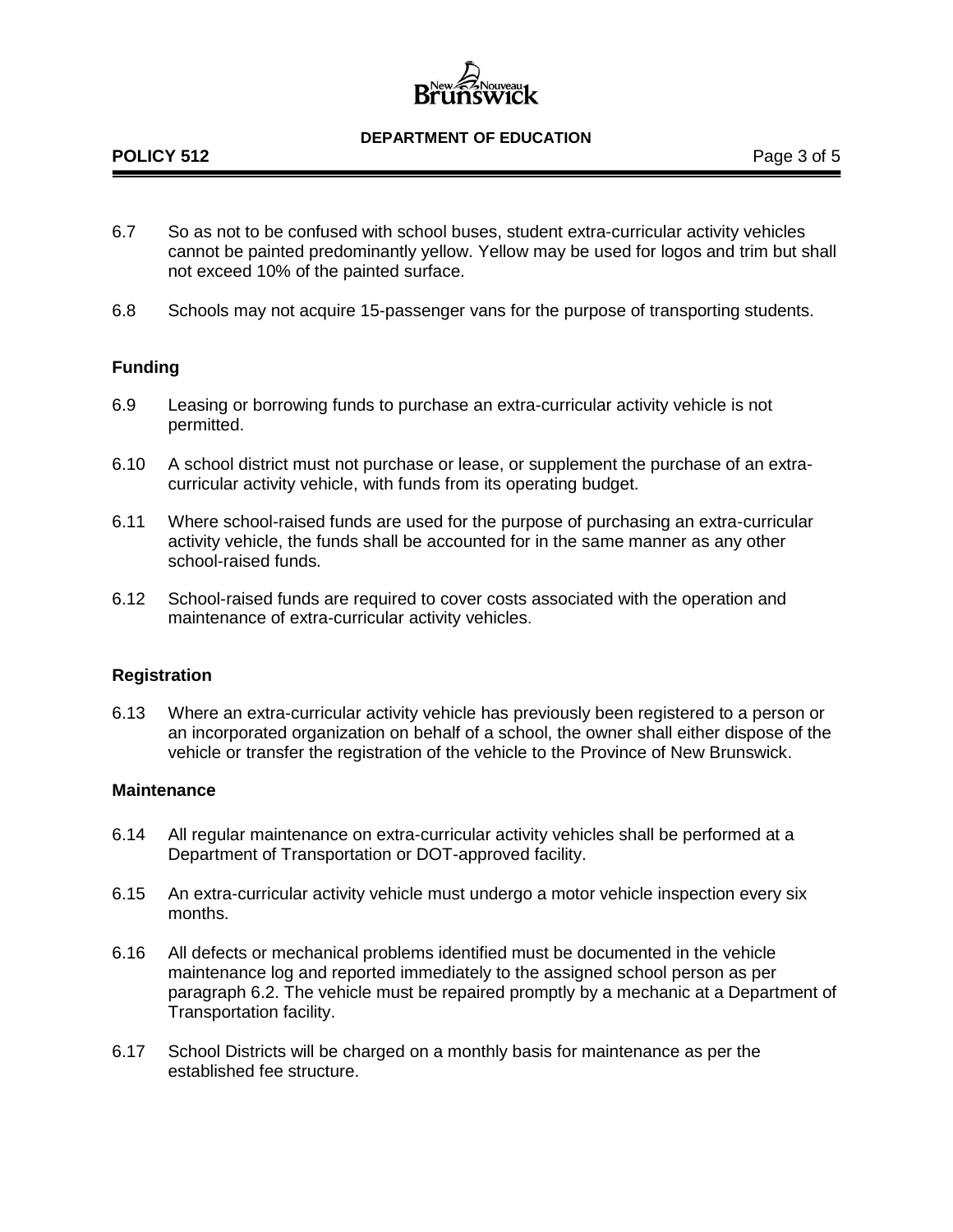# **POLICY 512** POLICY 512

- 6.18 Adding or modifying a device (e.g. adding a set of lights) on a vehicle is not to be considered prior to verification with the Department of Transportation and the local Service New Brunswick office to confirm appropriateness and legality.
- 6.19 Vehicles with the capacity to carry ten or more passengers must be equipped with a fire extinguisher and a first aid kit.
- 6.20 Vehicles must clearly identify that students are on board. This can be achieved by inscribing the school name on the side and back of the vehicle or by use of reflective lettering to indicate "*students on board*".

## **Insurance coverage**

6.21 An extra-curricular activity vehicle is covered by the Province of New Brunswick fleet insurance.

# **Out-of-province travel**

6.22 If an extra-curricular activity vehicle is to be used for out-of-province travel, the person responsible for the vehicle must ensure that its registration and insurance meet the current requirements for such travel. Information respecting such requirements and limitations can be obtained from Service New Brunswick. It is recommended that Service New Brunswick be contacted periodically to determine if any of the requirements or limitations for out-ofprovince travel have changed. The School District Transportation Officer and the Educational Facilities and Pupil Transportation Branch of the Department of Education may also be able to provide assistance in this regard.

#### **7.0 GUIDELINES / RECOMMENDATIONS**

N/A

# **8.0 DISTRICT EDUCATION COUNCIL POLICY-MAKING**

District Education Councils may establish policy not inconsistent with the parameters of this policy and the *[Education Act.](http://laws.gnb.ca/en/ShowPdf/cs/E-1.12.pdf)*

## **9.0 REFERENCES**

Related legislation:

*[Education Act](http://laws.gnb.ca/en/ShowPdf/cs/E-1.12.pdf)* Section 53 – Conveyance and lodging of pupils [Pupil Transportation Regulation](http://laws.gnb.ca/en/ShowPdf/cr/2001-51.pdf) (2001-51) under the *[Education Act](http://laws.gnb.ca/en/ShowPdf/cs/E-1.12.pdf)*

Related Department of Education policies: [Policy 107](http://www2.gnb.ca/content/dam/gnb/Departments/ed/pdf/K12/policies-politiques/e/107A.pdf) *–* Purchasing